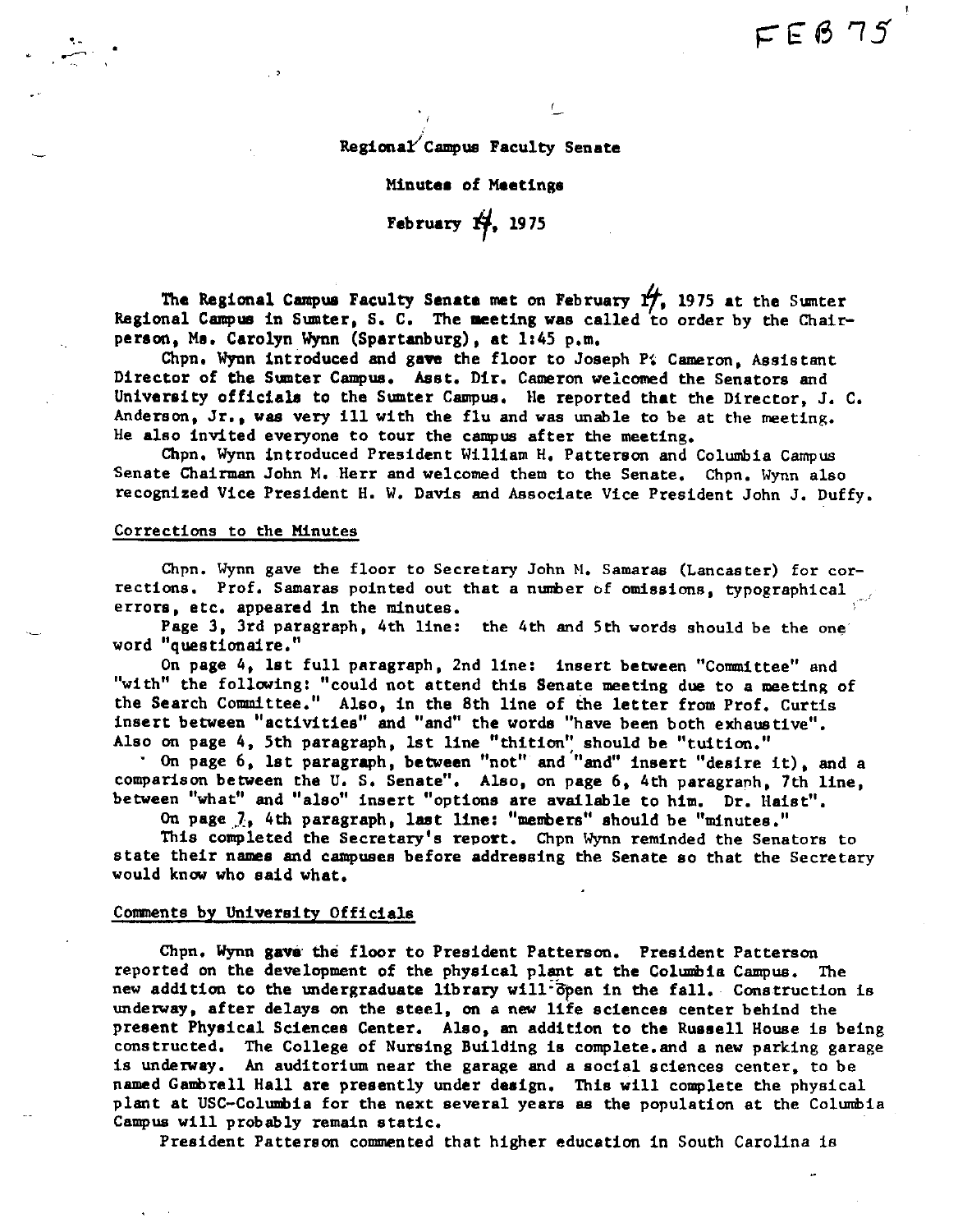decentralized with the growth of the Regional Campuses and other institutions. This, he feels should be reflected in the methods of funding for the various institutions, While an **advocate** of formula budgeting, President Patterson feels that formula budgeting should he adjusted to allow us to take advantage of the changing situation (one out of **every** three students at the Columbia Campus is either a graduate **student** or a law school student,),

President Patterson commented on three new programs at the Columbia campus. The program in Public Health has thirty to thirty-five students enrolled and a dean appointed, The School of Criminal Justice is being organized, The Director and Associate Director of the program have been appointed. The Medical School will ultimately use the buildings of the Veterans Administration, However, this will be four or five years in the future. The offices of the Medical School will be in the Nursing College, The Medical School will probably take its first class in the fall of 1976,

President Patterson reported that recent actions of the Board of Trustees have slightly altered the Administrative structure with respect to the Regional Campuses, The four-year campuses will report through Dr, H. W, Davis, directly to the President, The Directors of the four-year campuses will be called Vice-Presidents, This will restructure the Regional Campus Faculty Senate to some **extent.** 

President Patterson then asked for questions from the Senate. Mr. Jimmie E. Nunnery (Lancaster) asked for clarifications on the latest developments in the College of General Studies. President Patterson stated that he had no intention of abolishing either the two- or four-year programs. The Commission on Higher Education, however, may have more to say about what two-year programs can be offered,

President Patterson was asked his opinion of the direction of higher education in South Carolina, Ile indicated that the development of two- and four-year institutions around the state is <sup>a</sup>very good ides, The Columbia Campus is close to the maximum number of students **that it can accomodate.** 

Ĩ.

Mr, Samuel C, Greenly (Beaufort) asked for comments on projected salary increases, President Patterson responded that the Budget and Control Board is suggesting five percent increases for state employees.

President Patterson expressed his pleasure at being with the Senate and at having the opportunity to speak,

Chpn. Wynn gave the floor to Vice President **H. W.** Davis, Dr. Davis commented on Southern Association Visitations to the Spartanburg and Sumter Regional Campuses. Ile indicated that after oral rundowns with Drs, Davis and Duffy and the respective Directors and Assistant Directors, the visitation teams gave good, but not perfect, commendations, There were **-some** recommendations for improvement,

The Board of Trustees' recent actions dealt primarily with the business operations and the autonomy of the larger Regional Campuses, The Board also provided that tenure would be only at the Regaional campus where earned and not system-wide, The Board also approved a number of new programs for the Spartanburg Campus.

Chpn. Wynn gave the floor to Associate Vice President John J. Duffy. Dr. Duffy <sup>p</sup>iinted out that most of the recommended changes in the Regional Campus Faculty Hanual were rendered moot by the actions of the Board of Trustees, Also, Dr, Duffy stated that he is still working on the proposal to provide Columbia Campus library renewals by phone,

Chpn, Wynn asked Dr, Herr for any comments that he would like to make, Dr, Herr indicated that he was available for advice, etc. as the agenda developed.

 $\sim 3\%$  .

 $\cdot$  7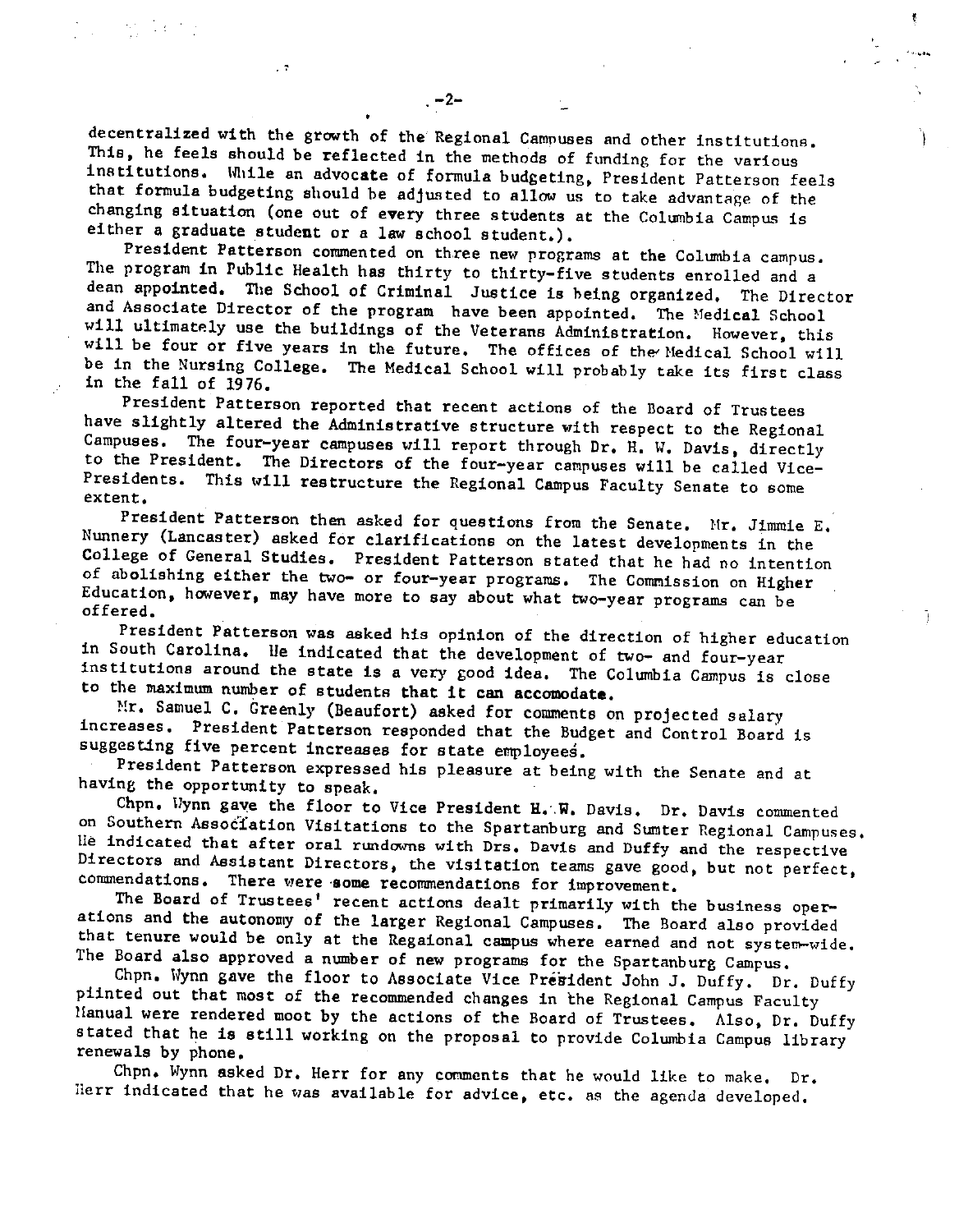# Reports from Standing Committees

Hr, Jimmie E, Nwmery (Lancaster), Chairperson of the Rights and Responsibilities Committee, commented that the recommendations from this committee pertain to the Tenure and Promotions Policy to be discussed by Dr, Davis later in the meeting,

l.

Dr, **navis indicated that** it would seem logical to discuss the matter st this point, Dr, Davis related the activities which transpired at the Columbia Campus concerning promotions and tenure, Two plans, Plan A and Plan B, were proposed with Plan A receiving slightly more wotes from the faculty than Plan B. Plan A included the words "including the Regional Campuses" but Dr. Davis, Dr. Duffy and others felt that the Regional Campuses needed **a,** separate promotion and tenure policy, Upon assurances from Dr, **Davis** that the Regional Campus Promotion and Tenure Policy would be "in the spirit of Plan A", permission was granted for the Regional Campuses to develop their own policy. Dr. Davis has developed a general policy<br>which has been distributed to the various Regional Campus faculties. This policy which has been distributed to the various Regional Campus faculties. was developed with consultation from the Executive Committee of the Senate, Basically, the plan **separates** the three larger campuses, Spartanburg, Aiken and Coastal Carolina, allowing each of them to develop Promotion and Tenure Policies of their own. At each of these campuses, however, a committee of eight members holding professorial ranks (five elected, three appointed) shall make recommendations concerning promotions and tenure. Promotion and tenure at the five smaller campuses (Lancaster, Union, Salkhatchie, Beaufort and Sumter)· **will** be determined by <sup>a</sup>committee of nine members (five elected and four appointed) from those campuses, Dr. Davis pointed out the burden placed on these committees in that, on the hand, the job security of colleagues is at stake and, on the other hand, responsibility to the development of the institutions should be maintained, lie also commented that while the Senate did not have a great deal of leeway in the substance of the proposal,

Dr. osal, any recommendations from the Senate would be given serious consideration.<br>Davis then asked if any further clarification was necessary. In reference to the three **larger** campuses, the question was raised as to whether each would operate under the same plan or under separate plans,

Dr, Davis responded that certain principles, such as committee size, should not vary from campus to campus but each committee will be able to devise their Committee of 8 would say yes or no to individual promotions, etc. or would it be own cr1teria for promotion and tenure, Hr. W, K, Allen (Aiken) askea whether the a conmtittee to regulate promotion and tenure criteria within departments, Dr. Davis stated that the Committee of 8 would establish criteria and recommend individuals for promotion and tenure. This completed Dr. Davis' report on developments in tenure and promotion policies, )

At this point, Prof, Nunnery was again given the floor to present the report of the Rights and Responsibilities Committee. Pro. Nunnery reported that the committee had two recommendations to make concerning the Tenure and Promotion Policy **at** the three larger campuses, The Rights and Responsibilities Committee moved, **first,** that for Aiken, Spartanburg and Coastal, the Promotion and Tenure Committee at each campus consist of nine members, instead of eight and that six be elected by the faculty and three appointed by the Director; and, second, that the membership of the Promotion and Tenure Committee consist of no more than two members from each division. In the discussion which followed it was pointed out that the larger campuses are broken down into divisions and that the motion is restricted to the larger campuses, It was also pointed out that the second motion, pertains to the total membership of the committee, Both motions were considered as a whole and were passed by unanimous voice vote,

Prof, Nunnery presented the third motion from the Rights and Responsibilities Committee, to wit, that the Committee of Nine for the five smaller campuses include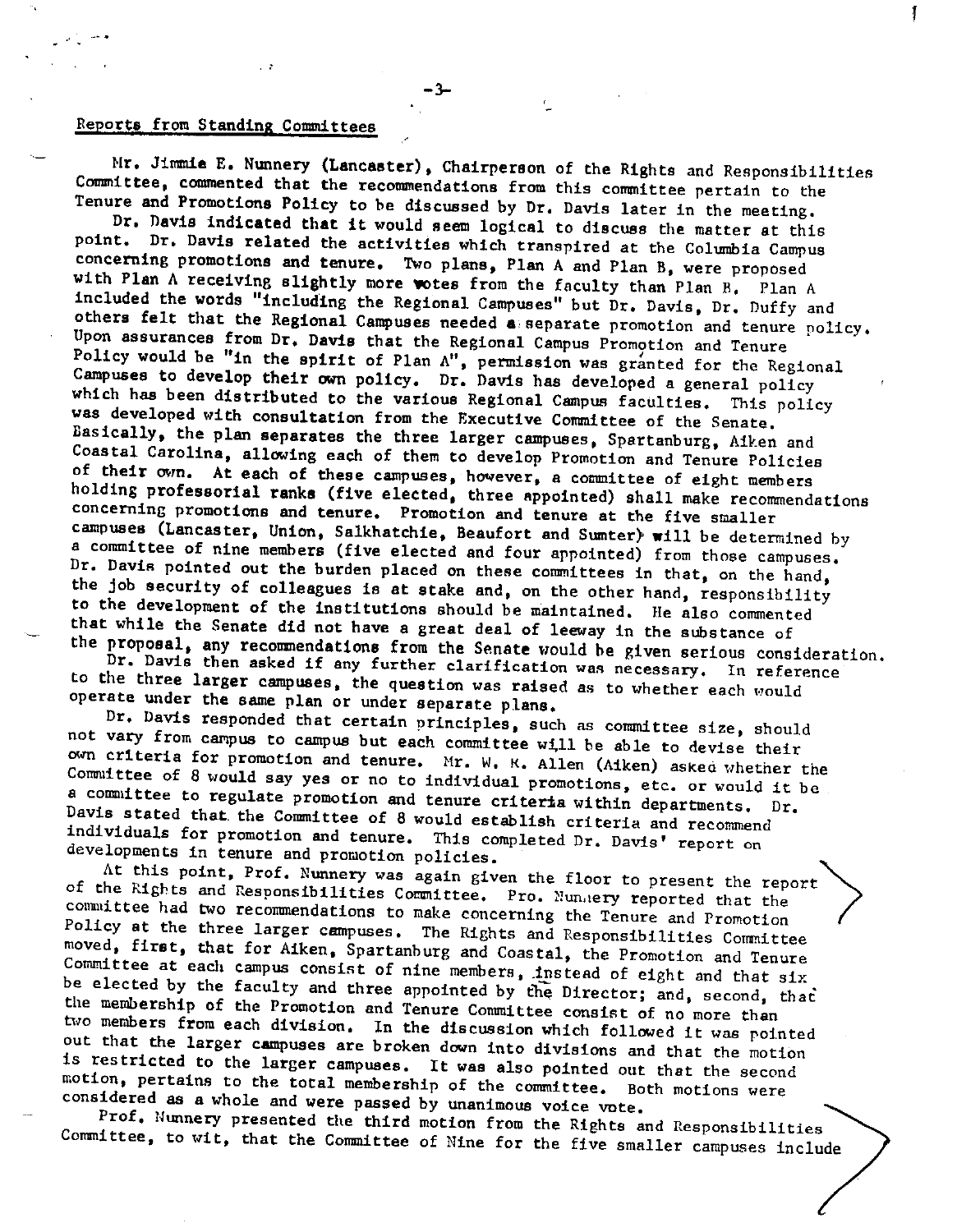membership from the military branches, i,e,, six members shall be elected, one from each of the six smaller campuses in eluding the Military, and three be appointed by the Vice President for Regional Campuses, The floor was opened for discussion, Dr, James **W,** Brown (Spartanburg) pointed out that since Hilitary are scattered out over several locations, there would be some difficulty in their electing a representative to the Committee, Prof. Nunnery pointed out that the election of representatives to the Committee of Nine was totally at the discretion of the individual campuses, Dr, E. M, Singleton (Director, Coastal Carolina) asked for clarification on the legality of the Military Regional Campus. Dr. Davis related the history of the development of the Military Regional Campus. The Commission on Higher Education approved a Regional Campus-type organization for the !!ilitary but said that there would be no state funds appropriated for **ite** operation, There is no guaranteed financial base for the Military Regional Campus thus making promotion and tenure for that faculty something of a problem. Mr. Jerry Dockery (Military) expressed the opinion that eventhough the Hilitary Regional Campus may be discontinued at any time, the Military faculty should have representation on the Committee of Nine, Dr, Brown asked Dr. Davis what problems exist in the financial aspects of the Military Campuses. Dr. Davis responded that the **Military** program runs entirely on the fees collected, Dr. Duffy pointed out that the contractual arrangement for Military is on an annual basis. Prof. Nunnery questioned the possibility of granting tenure under a one year contractural arrangement. Dr. Davis responded that the two terms are mutually exclusive. Mr. Churchill Curtis (Salkahatchie) commented that we do not have contracts but rather letters of interest. Dr, Davis responded that, nevertheless, the letters of intent would carry in court the force of a contract, It was pointed out that since some of the Hilitary courses are taught by other Regional Campus faculty members, there are only seven full-time Military Campus faculty members who would be involved as a separate faculty.

-4-

l e

The discussion was closed and an indecisive voice vote taken, Prof, Curtis called for a show of hands on the basis that a number of Senators abstained from the vote. The floor was reopened for further discussion. Ms. Nancy Staley (Aiken) ( :expressed confucion over the practicality of enforcing the motion and its implications. 'Mr. John Powers (Director, Military) expressed theopinion that the promotion and tenure is not workable in the Military campus situation.  $l/r$ , John Woodward (Military) stated that while tenure and contract are mutually  $exclusive$ , that is not the case with rank and contract Dr. Davis pointed out that because of the Maximum probationary periods specified for the professorial ranks, rank is tied to tenure and also is untenable with regard to the Military contractual arrangement. Dr. Brown questioned Dr. Davis about a possible alternative. Dr. Davis responded that as long as tenure and rank are tied together, the question is unanswerable. Porf. Dockery (Military) submitted that the Military are on as firm a ground as Salkahatchie and that if the program were cancelled there would be no tenure, thus no problem. Prof. Curtis moved to table the motion. Pro. Nunnery called a point of order. The motion had already been voted on so that the motion to table was out of order and that what remained to be done, after any further discussion was to take the hand-count vote. Ms. Linda S. Schwartz (Coastal) pointed out that tenure does not protect an individual from cancellation of his department. Ms. Edna E. Shook (Lancaster) pointed out that the committee of nine would not promote someone where situation did not permit it. Dr. Brown stated that if that is the case, there is little point in the Military having representation on the Committee of Nine, Dr. Harry E, Shealy, Jr, (Aiken) pointed out that since the Faculty Manual listed discontinuance of a department or school as a cause for termination of a tenured appointment, the whole question of promotion and tenure for the Military faculty is a moot point. Pro. Woodward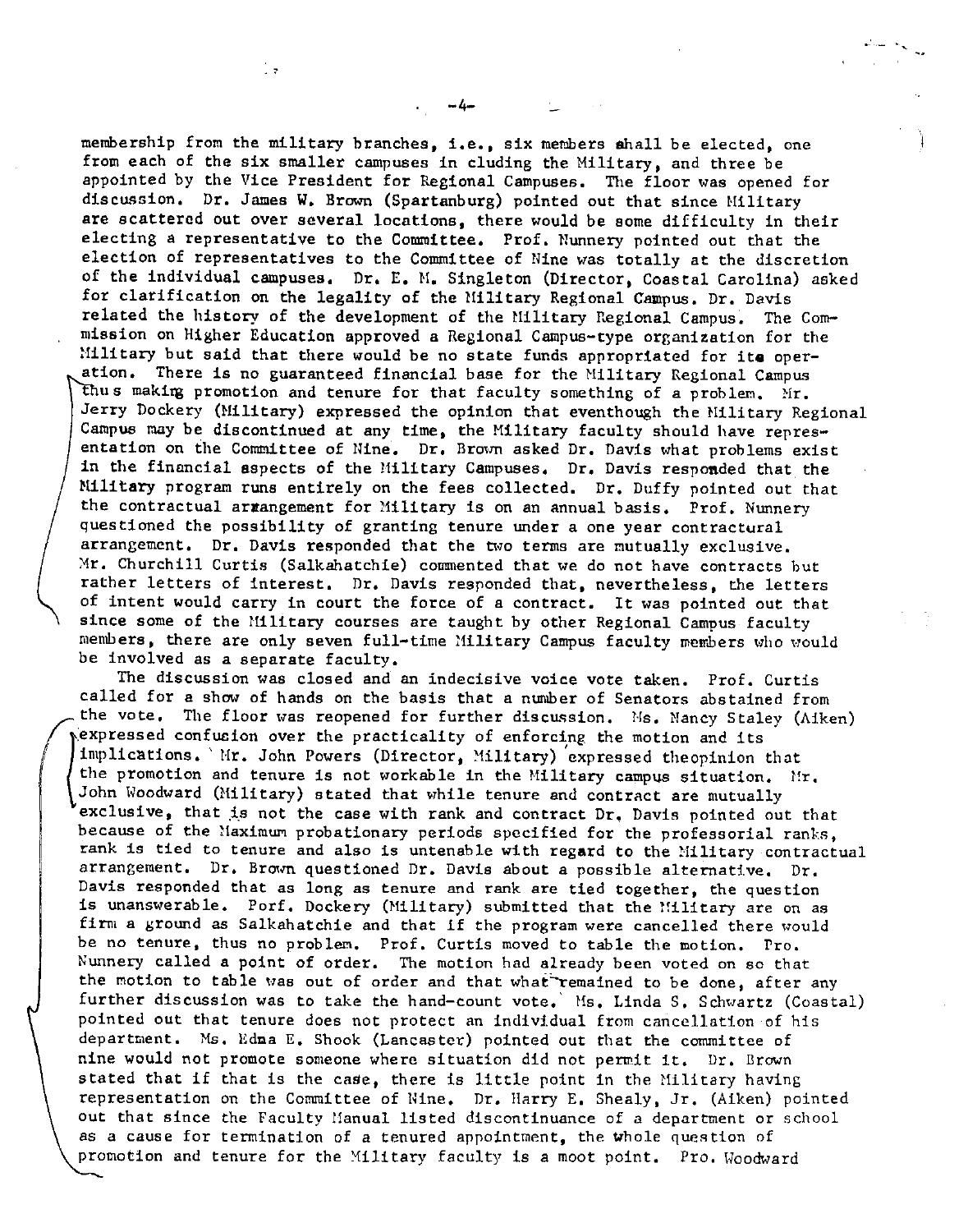reiterated the opinion the promotion would be workable under the situation. Prof, Dockery stated taht he interpreted tenure for Military faculty to mean that a faculty member's contract would not be given to someone else. Dr. Calvin Smith (Aiken) raised the question of tenure at a campus va, tenure throughout the system. Dr, Davis pointed out that the change brought about by the Board was not made retroactive and applies only to faculty hired from now on. Faculty hired under the present manual have access to system-wide tenure. even though they may not presently have tenure,

The hand-count was taken and the motion passed by a vote of  $15-1$ . Dr. Brown moved and Prof.Curtiss seconded that the Promotion and Tenure Policy be accepted as amended. Dr, Brown's motion passed by unanimous voice vote.

Dr. Gordon Haist (Beaufort), reporting for the Financial Concerns Committee, informed the Senate that his committee has been trying to evalute Regional Campus salary scales relative to other two-year institutions in the Southeast. He stated that, on the **basis** of information obtained by Prof. Hoodward, the Regional Campus salaries compare favorably with salaries at other institutions but that inflation has made salaries for everyone less meaningful, Comparison of Regional Campus salaries with national averages was somewhat distressing, according to Dr. Haist, The national average salary for an assistant professor is \$13,946 while the average salary for an assistant professor in the Regional Campus system **is** \$11,890, The information related above was obtained from the Southern Regional Educational Board and the Chronicle of Higher Education. Dr. Haist also reported the committee will be investigating retirement and other fringe benefits. He also stated that faculty members have detected some inconsistencies in the Regional Campus Faculty Salary Survey distributed at the last meeting of the Sennte. Dr, Haist further reported that some faculty are not receiving copies of the Regional Campus Senate minutes. Dr. Duffy responded that the minutes are being received by his office and copies are mailed to eachdelegation chairman and also are sent in bulk to the campuses for distribution to all faculty. members at the campus. Columbia Campus Senate minutes are also sent in hulk (enough to give one to each full-time faculty member) to each campus.

Nr. Andrew T. Crosland (Spartanburg), Chairman of the Intra-University Services and Communications (IUSC) Committee, reported that his committee was still working on the directory of Regional Campus faculty who wished to participate in the Speakers' Eureau as establish by Senate Resolution at the November meeting. Mr. Crosland indicated that questionnaires will be circulated to all Regional Campus faculty'in the near future,

## **Special Committee Reports**

 $\sim$ 

Dr. W. Calvin Smith (Aiken), representative to the Columbia Campus New Courses and Curricula Committee, reported that any changes in course numbers and/ or catalog descriptions can be found in the Columbia Campus Senate minutes. He also reported that the question of using the College Level Examination Program (CLEP) general examinations for placement and/or credititiad been referred to a subcommittee for further study. The University already uses the CLEP subject area of examinations thus there is a question of duplication, Dr. Smith suggested that faculty members contact· their respective departments in Columbia to determine the general feeling concerning the use of CLEP exams, The subject areas are English, Mathematics, Natural Sciences, Social Sciences and Humanities, Dr. Duffy commented on the recommendations made on the use of CLEP exams and stated that the Regional Campus Office is primarily interested in the resolution of the

f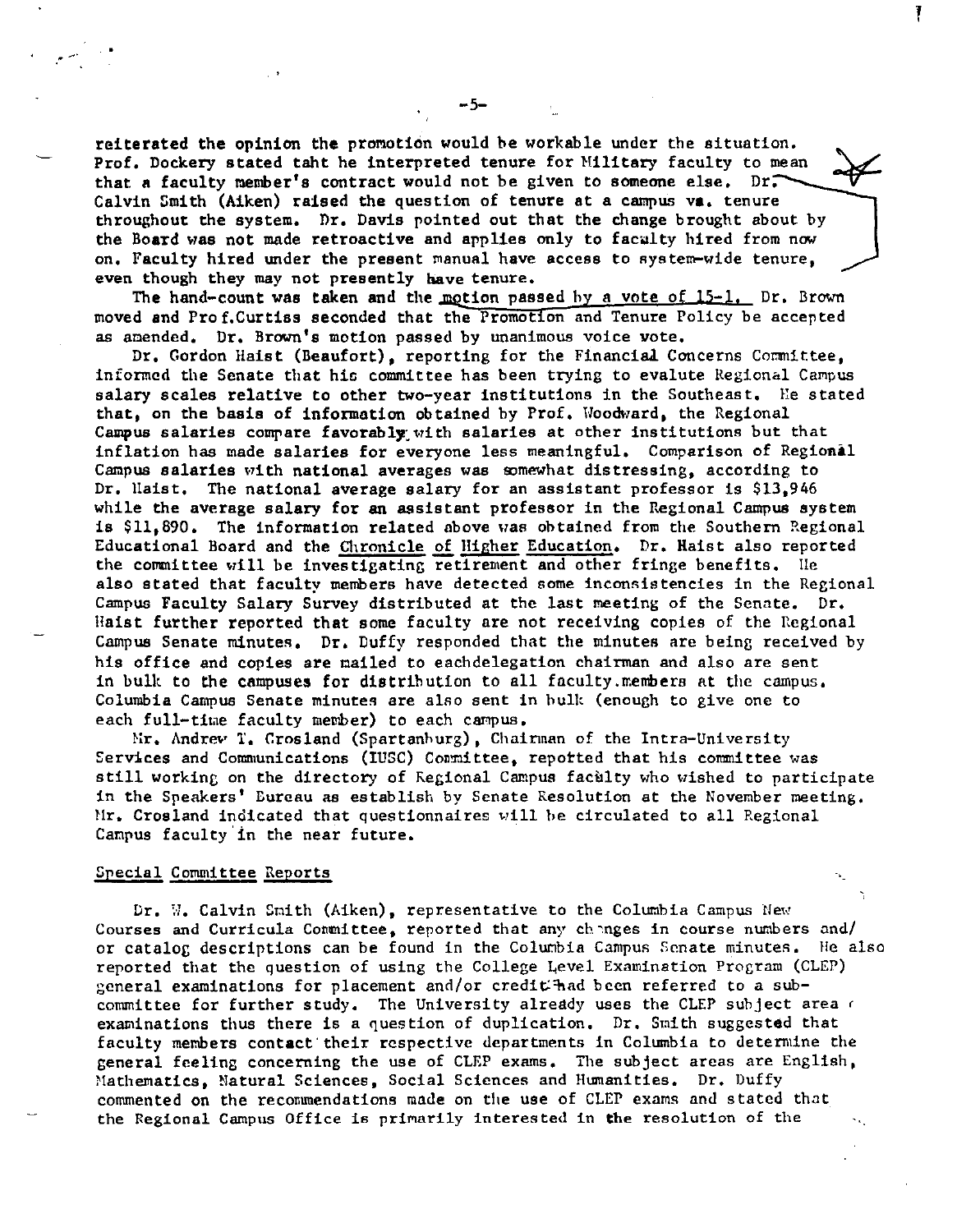question for the sake of the Hilitary campuses and the older student goinr, for the n.G.S. Dr. Davis commented that the exams are used for a rather select group af individuals, ones who already have the knowledge obtained during the freshman year either by virtue of their age or educational background, The exams would not be in across-the board **usage.** 

 $\sim$  7

Ms. Edna E. Shook (Lancaster), Representative to the Columbia Campus Library Committee, reported that she was unable to attend the January 29, <sup>1975</sup> meeting of that committee but that she will convey any information in the minutes of that meeting and of interest to Regional Campus faculty to the IUSC Committee.

Mr. Jerry M. Dockery (Military), representative to the Columbia Campus Faculty Welfare Committee, reported that the committee had met several times since the last Senate meeting. The committee. is still working on the Al Smith Report and are taking recommendations that the University faculty move closer to the South Carolina Educational Association. The Al Smith Report concerned fringe benefits such as retirement,life insurance plans, etc. That report shows that among a number of the larger universities in the country the University of South Carolina ranks fairly low with regard to fringe benefits, Mr. Dockery also reported that the committee is investigating other health insurance plans to replace the Blue Cross plan we presently have. The Blue Cross plan expires in 1975. He asked Senators to outline and document any problems they may have had with Blue Cross and to send that information to him in care of Military Centers on the Columbia Campus.

Mr. Jimmie E. Nunnery (Lancaster), representative to the Academic Advisory and Faculty Liaison Committee, commented that the resolution concerning costof-living adjustments to faculty salaries was received as information. He read <sup>a</sup>letter from Prof. John Hark Dean. That letter is attached to these minutes.

Dr. Singleton asked how the Regional Campus liaison is established; i.e. is Prof. Nunnery elected or appointed? Chpn Wynn explained that our representative to the Academic Advisory and Faculty Liaison committee is elected from and by the Regional Campus Senate and appointed by the President.

Mr. Churchill Curtis (Salkahatchie), representative to the Provost Search Committee, summarized the activities that led to the appointment of the Provost, Dr. Keith E. Davis. Prof, Curtis' remarks indicated the magnitude of the work involved and the vigor with which the work was accomplished. Prof. Curtis recommended that in the future the Regional Campus Senate refuse representation on such **a** conunittee unless someone close to Columbia could serve. Prof. Curtis was applauded by the Senate.

Dr. W. R. Allen (Aiken), representative to the Grade Change Committee, summarized devolpments in the grade change proposal. He pointed out that the proposal has been published twice in the Columbia Campus Senate Minutes. He pointed out that copies of the proposal had been distributed earlier. Dr. Brown moved that the Senate recommend the addition of half-grades (A+ B+ C+ etc.) to the proposed grading system. Ms. Emilie Towler (Aiken) seconded the motion. There was considerable discussion of the motion touching on such points as dissatisfaction with the NC, the storage and computative abilities of the computer, and the regotiating power given to the instructor. The motion passed by voice vote.

Prof. Towler moved that the entire grade change proposal, as amended to include half-grades, be recommended by the Senate. Hr. John Stine (Union) seconded and the motion passed by voice vote, Prof. Greenly asked when the grade change proposal if ultimately approved, would go into effect, Dr. Davis responded that the changes would go into effect as of the Fall semester. Dr. Herr pointed out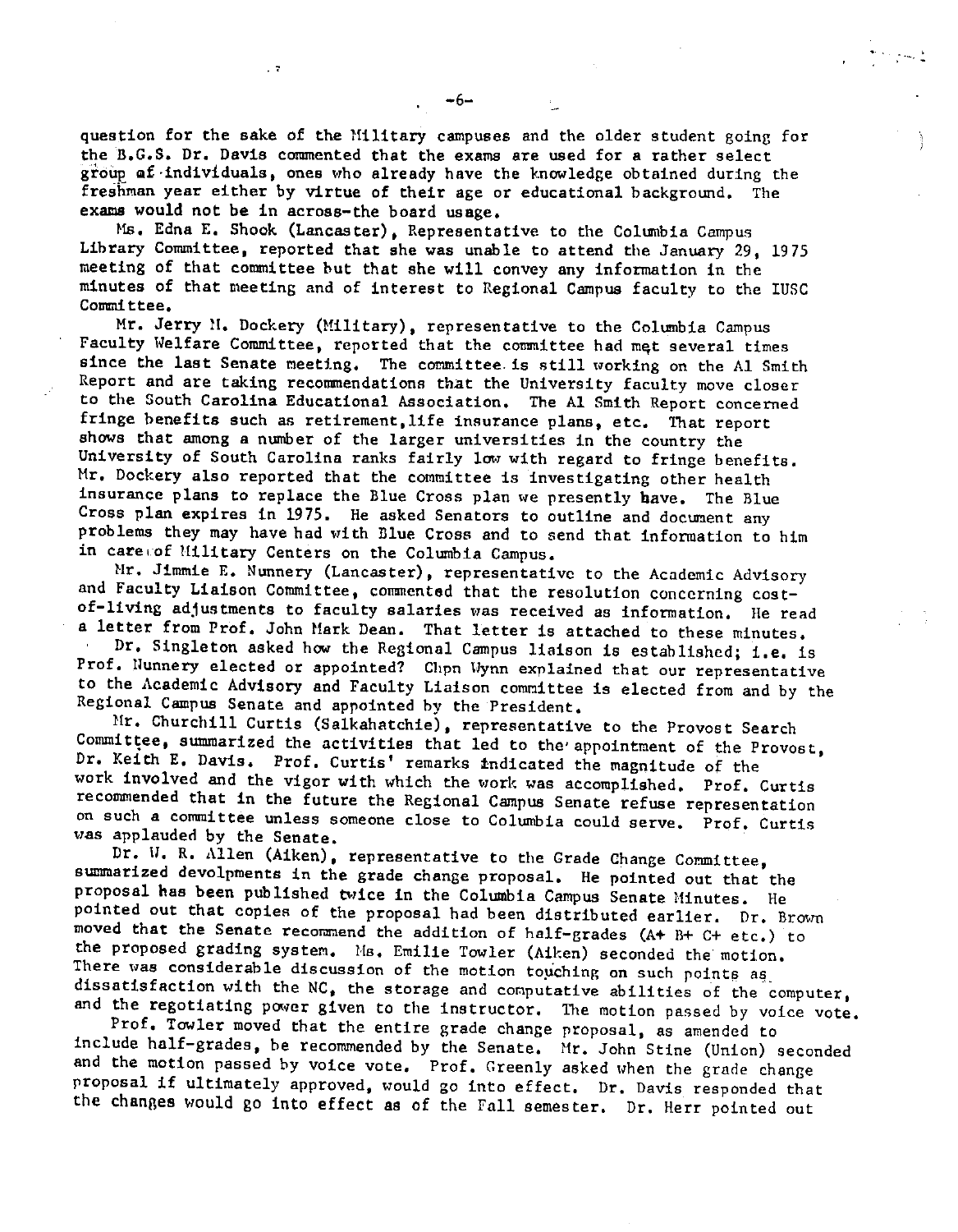that a special meeting of the Columbia Campus Senate would be held on February 19 to discuss and vote on the proposed changes, lie further indicated that there may be some modifications in the details of academic suspension, '(At this writing, the grading system has been changed to an  $A$ ,  $B$ ,  $C$ ,  $D$ ,  $F$  system. Details of the new system were published in the February 20 issue of The Gamecock and will be published in the Main Campus Senate minutes. The half-grade option was defeated),

## New Business

•

Chpn Wynn, on behalf of the Executive Committee, moved that the Nominating Committee nominate representatives to the various Columbia Campus committees in addition to nominations for vice-president and secretary for next year. The rationale, explained Chpn, Wynn, was to allow sufficient time for the elected representatives to adjust their class schedules and to provide an earlier contact with Columbia, Dr, Brown pointed out that this presents a problen with Senators who are leaving. Chpn. Wynn pointed out that it would be incumbent upon the committee to ascertain the necessary information, Dr, Brown pointed out that this would be a lame duck action on the part of the Senate,

Chpn. Wynn pointed out that representatives to the New Courses and Curricula, Library and Faculty Welfare committees and also the Academic Advisory and Faculty Liaison Committee. Dr. Davis pointed out that the Chair person could not make a motion, Prof, Towler and Dr, Allen made the motion, No second was required, The motion carried by voice vote. The Nominating Committee consists of Ms. Betty Martin (Chairperson, Union), Ms. Linda Schwartz (Coastal), Ms. Lee Craig (Sumter), Dr. W. R. Allen (Aiken) and Dr. James W. Brown (Spartanburg). Chpn. Wynn recommended that anyone who wished to have the Nominating Committee consider a particular individual should contact one of the members of the Committee,

## Announcements

The next meeting of the Senate is scheduled for April 7, 1975 in Beaufort, The Corresponding Executive Committee meeting will be held on March 14, 1975.

Because of recent developments, the Executive Committee will appoint a committee to Study the Future of the Regional Faculty Senate with regard to the changing status of the larger campuses. This committee is to report to the Senate at its April meeting.

Dr. Duffy handed the efforts of Senators and faculty members to present. opinions to faculty committees and to the Vice Present and Associate President for Regional Campuses, lie also passed along the comment of The Southern Association Visitation Committee Chairman to the effect that the Regional Campus Faculty Manual would be used as an excellent model for a faculty manual.

Chpn, \lynn called upon the Chairman of each delegation to inform Prof. Hartin of those Senators who would not be returning next year,

Prof. Curtis moved the meeting be adjourned: The motion was passed by voice vote and the meeting was adjourned at  $4:15$  p.m.

Respectfully submitted.

John H. Samaras **Senate Secretary**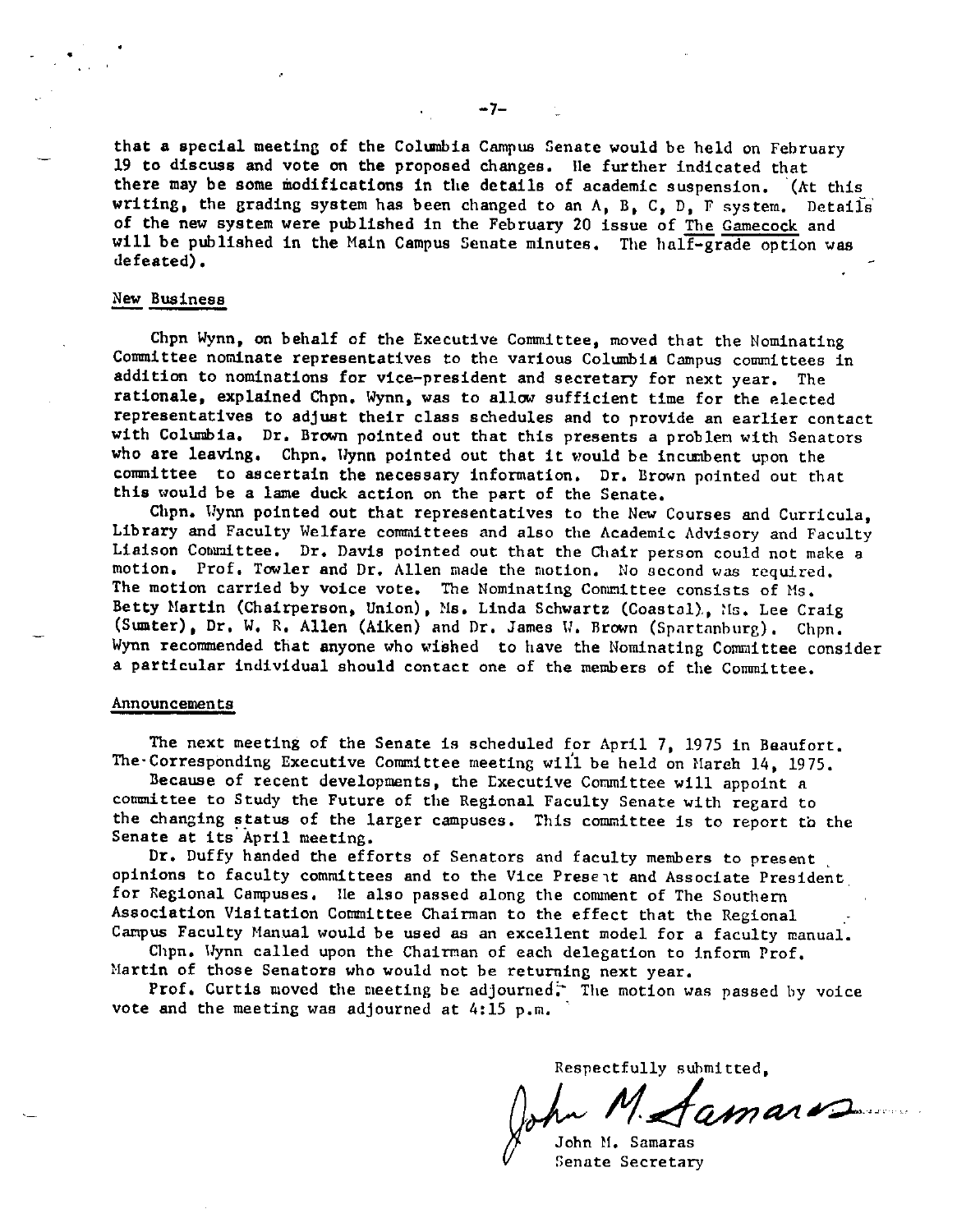Attachment A '...-

 $\sim$  3

.. . . . . '

 $\overline{\gamma}$ 

The following is the text of the letter to Mr. Jimmie E. Nunnery from Prof. John Mark Dean concerning actions taken on the Senate resolution tying cost-of-living **increases** to **salary raises:** 

Ţ

I would like to report to you on the action taken on the resolution **that** you **tranamitted to me** for the January Board meeting of the Board of Trustees, I presented the resolution to the Academic Affairs Committee who received it as information. President Patterson discussed the<br>fact that the authority for granting annual ises lay fact that the authority for granting annual with the general assembly and not with the Administration or the Board of Trustees, and that type of request has not met with favor in the past, The Academic Affairs Committee did not transmit the resolution to the Board as a recommendation for additional action, The resolution is in the minutes of the Board meeting for January 25, 1975,

 $\mathbb{I}$   $\rightarrow$